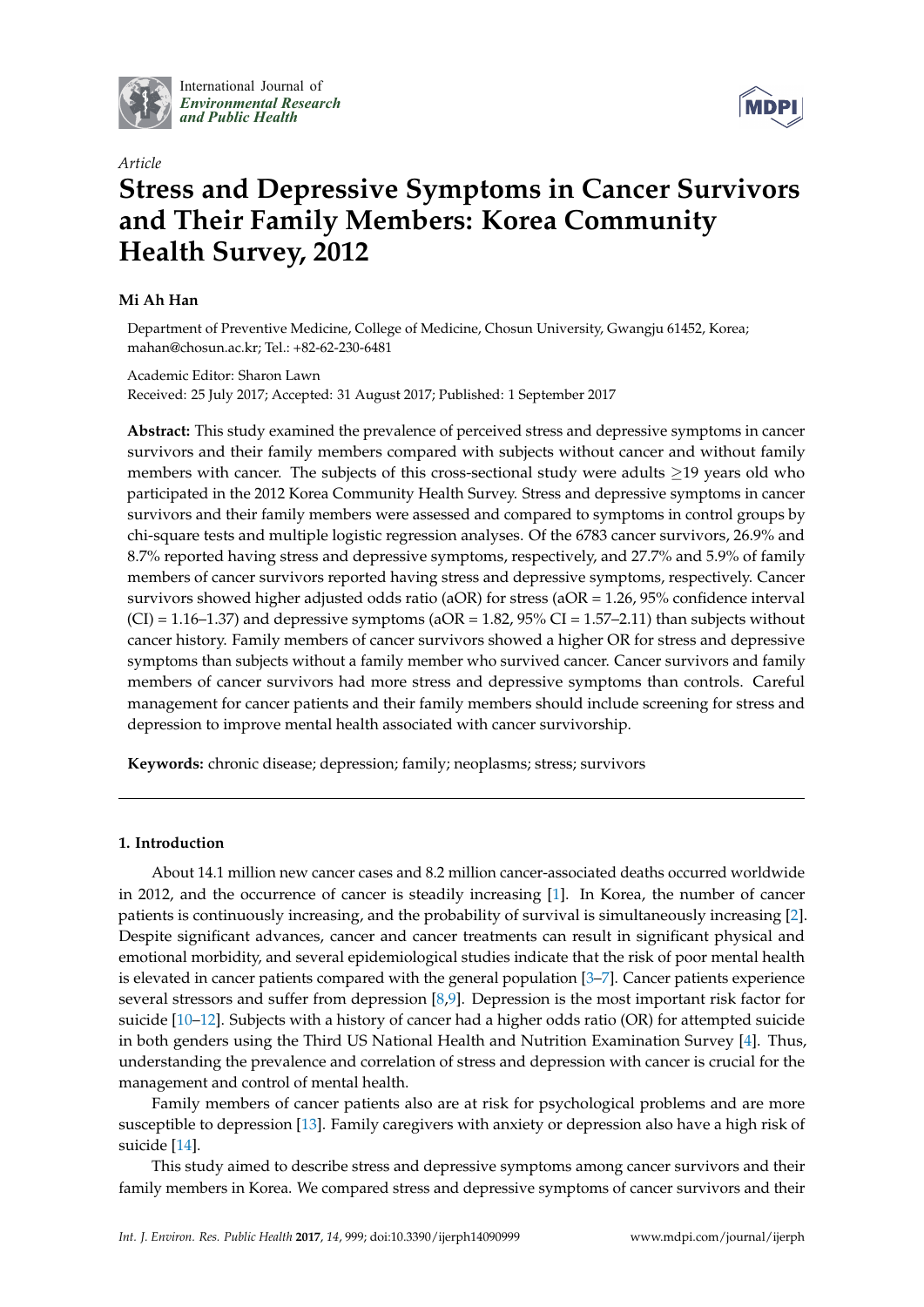family members with two control populations (non-cancer controls, non-cancer non-family member controls) using the 2012 Korea Community Health Survey (KCHS, 2012).

#### **2. Materials and Methods**

## *2.1. Data Source and Study Subjects*

The 2012 KCHS is a cross-sectional survey conducted by the Korea Centers for Disease Control and Prevention that collected information related to health status, health care utilization, and health determinants for Korean individuals living in private occupied dwellings in 254 regional sites covering all provinces and territories. Using a multistage stratified cluster-sampling procedure, the 2012 KCHS surveyed 228,921 household residents 19 years of age and over. Detailed information about the KCHS has been documented elsewhere [\[15\]](#page-6-11).

Participants were classified as cancer survivors if they reported having ever been told by a doctor that they had any kind of cancer. Family members of cancer survivors were defined as subjects who lived with cancer survivors during the survey time. Non-cancer and non-family member controls were selected among subjects without cancer and without family members with cancer with 1:1 individual matching on sex and age using matched simple random sampling methods. Subjects who were living alone were excluded. Therefore, the final study subjects included 6783 cancer survivors, 6783 non-cancer controls, 8585 family members of cancer survivors, and 8585 non-cancer, non-family controls.

#### *2.2. Stress and Depressive Symptoms*

Perceived stress, consultation experience due to stress, depressive symptoms, and consultation experience due to depressive symptoms were collected. Stress was defined as the responses "very much" or "much" to the following question: "How much do you feel stress in your usual life?" Depressive symptoms was defined as a "yes" response to the following question: "During the past 12 months, did you feel so much sadness/hopelessness for two or more weeks that you stopped doing some usual activities?" Consultation experience was defined as professional consultation (medical institute, professional consultation office, community health center, etc.) due to stress or depressive symptoms.

## *2.3. Covariates*

Covariates included sex, age, marital status (with spouse, without spouse), education (uneducated, elementary school, middle school, high school, at least some college), smoking status (never, ex, current), drinking frequency (none, ≤1/month, ≥2/month), number of chronic disease (none, 1, 2 or more), unmet needs for health care (no, yes), and utilization of community health service (no, yes). The chronic diseases included were hypertension, diabetes, dyslipidemia, stroke, myocardial infarction, osteoarthritis, osteoporosis, and tuberculosis. Having unmet needs for health care was defined as a "yes" response to the following question: "During the past 12 months, was there any time when you did not get the medical care you needed?" When subjects reported "yes" response, the reasons for unmet needs were asked: (1) cost; (2) reservation problems; (3) transportation problems; (4) not available at the required time; (5) waiting time too long; (6) mild symptoms; (7) other.

#### *2.4. Statistical Analysis*

Descriptive statistics and chi-square tests were used to examine differences in demographic characteristics between cancer survivors, their family members, and the controls. Chi-square tests and logistic regression models were used to investigate whether stress and depressive symptoms differed between cancer survivors, family members, and controls. Finally, the associated factors for stress and depressive symptoms in cancer survivors and family members were investigated using multiple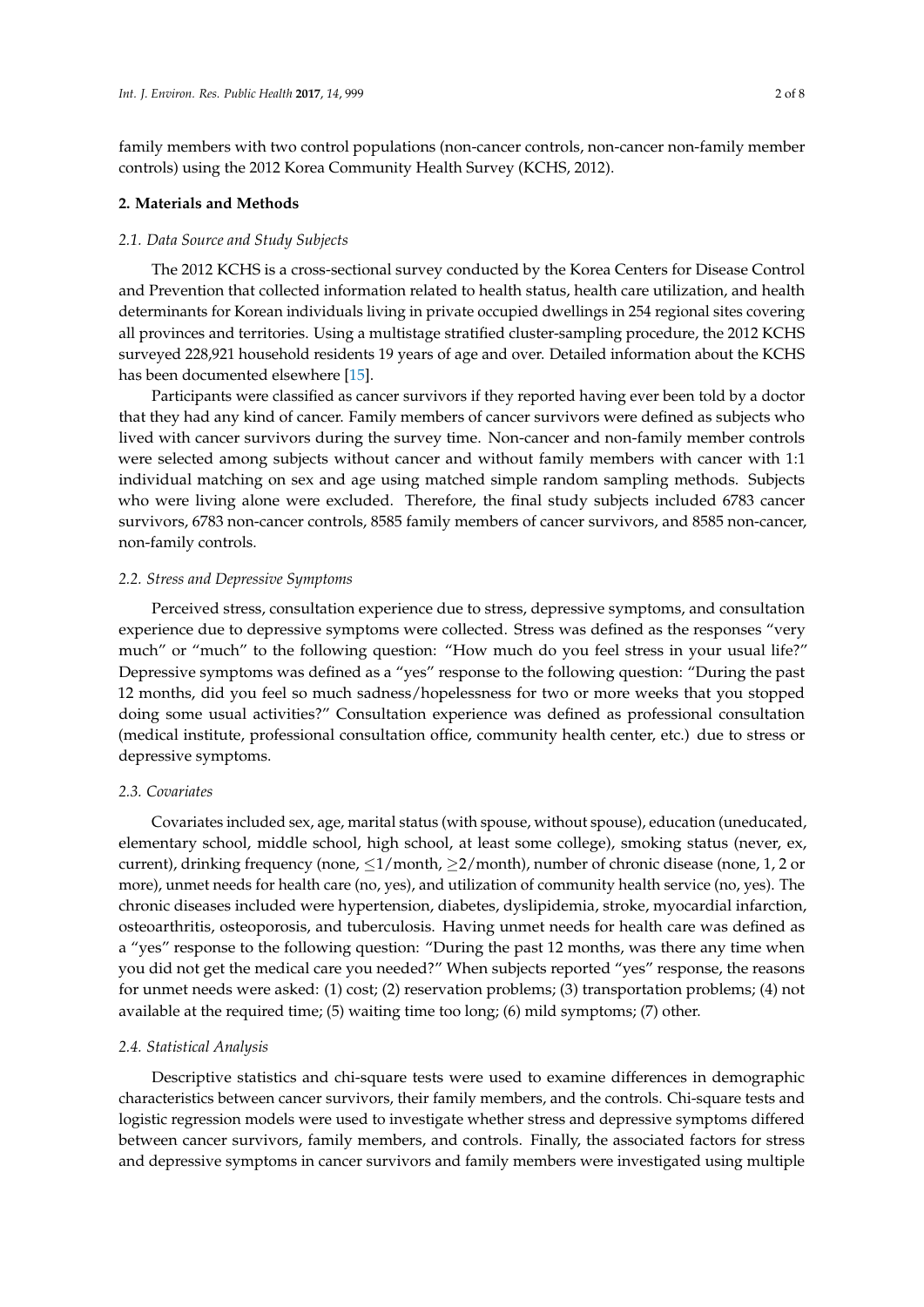logistic regression analysis. All data analyses were performed using SAS 9.2 software (SAS Institute, Cary, NC, USA). Differences were considered statistically significant at *p* < 0.05.

## **3. Results**

Cancer survivors and non-cancer controls showed significant differences in general characteristics. The proportions of current smokers and individuals drinking  $\geq$ 2/month were lower in cancer survivors than in non-cancer controls. There were significant differences between family members and controls in the number of chronic illnesses (Table [1\)](#page-2-0).

<span id="page-2-0"></span>

| Characteristics                      | Cancer<br><b>Survivors</b><br>$(n = 6783)$ | Non-Cancer<br>Controls<br>$(n = 6783)$ | p       | <b>Family Members of</b><br><b>Cancer Survivors</b><br>$(n = 8585)$ | Non-Cancer<br><b>Non-Family Controls</b><br>$(n = 8585)$ | $\boldsymbol{p}$ |
|--------------------------------------|--------------------------------------------|----------------------------------------|---------|---------------------------------------------------------------------|----------------------------------------------------------|------------------|
| Gender                               |                                            |                                        | 1.000   |                                                                     |                                                          | 1.000            |
| Male                                 | 3157 (46.5)                                | 3157 (46.5)                            |         | 4148 (48.3)                                                         | 4148 (48.3)                                              |                  |
| Female                               | 3626 (53.5)                                | 3626 (53.5)                            |         | 4437 (51.7)                                                         | 4437 (51.7)                                              |                  |
| Age (years)                          |                                            |                                        | 1.000   |                                                                     |                                                          | 1.000            |
| $18 - 39$                            | 698 (10.3)                                 | 698 (10.3)                             |         | 2864 (33.4)                                                         | 2864 (33.4)                                              |                  |
| $40 - 64$                            | 2952 (43.5)                                | 2952 (43.5)                            |         | 3139 (36.6)                                                         | 3139 (36.6)                                              |                  |
| $\geq 65$                            | 3133 (46.2)                                | 3133 (46.2)                            |         | 2582 (30.1)                                                         | 2582 (30.1)                                              |                  |
| Marital status                       |                                            |                                        | 0.258   |                                                                     |                                                          | 0.145            |
| Without spouse                       | 894 (13.2)                                 | 939 (13.8)                             |         | 2371 (27.6)                                                         | 2286 (26.6)                                              |                  |
| With spouse                          | 5889 (86.8)                                | 5844 (86.2)                            |         | 6214 (72.4)                                                         | 6299 (73.4)                                              |                  |
| Education                            |                                            |                                        | 0.259   |                                                                     |                                                          | 0.654            |
| Uneducated                           | 1002 (14.8)                                | 1072 (15.8)                            |         | 1080 (12.6)                                                         | 1144 (13.3)                                              |                  |
| Elementary school                    | 1770 (26.1)                                | 1818 (26.8)                            |         | 1626 (18.9)                                                         | 1594 (18.6)                                              |                  |
| Middle school                        | 1180 (17.4)                                | 1125(16.6)                             |         | 1000 (11.7)                                                         | 1006 (11.7)                                              |                  |
| High school                          | 1773 (26.1)                                | 1752 (25.8)                            |         | 2715 (31.6)                                                         | 2711 (31.6)                                              |                  |
| $\geq$ College                       | 1058 (15.6)                                | 1016(15.0)                             |         | 2164 (25.2)                                                         | 2130 (24.8)                                              |                  |
| Smoking                              |                                            |                                        | < 0.001 |                                                                     |                                                          | 0.945            |
| Never                                | 4137 (61.0)                                | 4196 (61.9)                            |         | 5324 (62.0)                                                         | 5338 (62.2)                                              |                  |
| Ex                                   | 2041 (30.1)                                | 1546 (22.8)                            |         | 1448 (16.9)                                                         | 1452 (16.9)                                              |                  |
| Current                              | 605(8.9)                                   | 1041 (15.4)                            |         | 1813 (21.1)                                                         | 1795 (20.9)                                              |                  |
| Drinking frequency                   |                                            |                                        | < 0.001 |                                                                     |                                                          | 0.202            |
| None                                 | 3892 (57.4)                                | 2891 (42.6)                            |         | 3068 (35.7)                                                         | 3119 (36.3)                                              |                  |
| $\leq$ 1/month                       | 1264 (18.6)                                | 1524 (22.5)                            |         | 2105 (24.5)                                                         | 2005 (23.4)                                              |                  |
| $>2/m$ onth                          | 1627 (24.0)                                | 2368 (34.9)                            |         | 3412 (39.7)                                                         | 3461 (40.3)                                              |                  |
| Number of diseases                   |                                            |                                        | 0.007   |                                                                     |                                                          | 0.044            |
| None                                 | 2853 (42.1)                                | 3008 (44.4)                            |         | 4714 (54.9)                                                         | 4818 (56.1)                                              |                  |
| $\mathbf{1}$                         | 1928 (28.4)                                | 1922 (28.3)                            |         | 1863 (21.7)                                                         | 1896 (22.1)                                              |                  |
| >2                                   | 2002 (29.5)                                | 1853 (27.3)                            |         | 2008 (23.4)                                                         | 1871 (21.8)                                              |                  |
| Unmet needs for health care          |                                            |                                        | 0.007   |                                                                     |                                                          | 0.150            |
| No                                   | 6120 (90.2)                                | 6023 (88.8)                            |         | 7588 (88.4)                                                         | 7525 (87.7)                                              |                  |
| Yes                                  | 663 (9.8)                                  | 760 (11.2)                             |         | 997 (11.6)                                                          | 1058 (12.3)                                              |                  |
| Reasons for unmet needs <sup>a</sup> |                                            |                                        |         |                                                                     |                                                          |                  |
| Cost                                 | 223 (33.6)                                 | 208 (27.4)                             |         | 232 (23.3)                                                          | 238 (22.5)                                               |                  |
| Reservation problems                 | 25(3.8)                                    | 15(2.0)                                |         | 24(2.4)                                                             | 22(2.1)                                                  |                  |
| Transportaion problems               | 75 (11.3)                                  | 81 (10.7)                              |         | 72(7.2)                                                             | 92 (8.7)                                                 |                  |
| Not available at time required       | 162(24.4)                                  | 229(30.1)                              |         | 385 (38.7)                                                          | 364 (34.4)                                               |                  |
| Waiting time too long                | 30(4.5)                                    | 29(3.8)                                |         | 39(3.9)                                                             | 39 (3.7)                                                 |                  |
| Mild symptoms                        | 72 (10.9)                                  | 112 (14.7)                             |         | 150(15.1)                                                           | 170 (16.1)                                               |                  |
| Other                                | 76 (11.5)                                  | 86 (11.3)                              |         | 94 (9.4)                                                            | 133 (12.6)                                               |                  |
| Community health service utilization |                                            |                                        | 0.882   |                                                                     |                                                          | 0.276            |
| No                                   | 6302 (55.8)                                | 3563 (55.7)                            |         | 5272 (64.5)                                                         | 5304 (65.3)                                              |                  |
| Yes                                  | 2850 (44.2)                                | 2834 (44.3)                            |         | 2904 (35.5)                                                         | 2819 (34.7)                                              |                  |

**Table 1.** Characteristics of cancer survivors, family members, and controls.

Data are expressed as number (%). <sup>a</sup> Limited to subjects who have the unmet health care needs.

Among 6783 cancer survivors, 26.9% and 8.7% reported stress and depressive symptoms, respectively. Cancer survivors were more likely to have stress (adjusted odds ratio (aOR) = 1.26, 95% confidence interval (CI) = 1.16–1.37), consultation experience due to stress (aOR = 1.57,  $95\%$  CI = 1.21–2.03), depressive symptoms (aOR = 1.82,  $95\%$  CI = 1.57–2.11), and consultation experience due to depressive symptoms ( $aOR = 1.86$ ,  $95\%$  CI = 1.32–2.64). In addition, 27.7% and 5.9% of cancer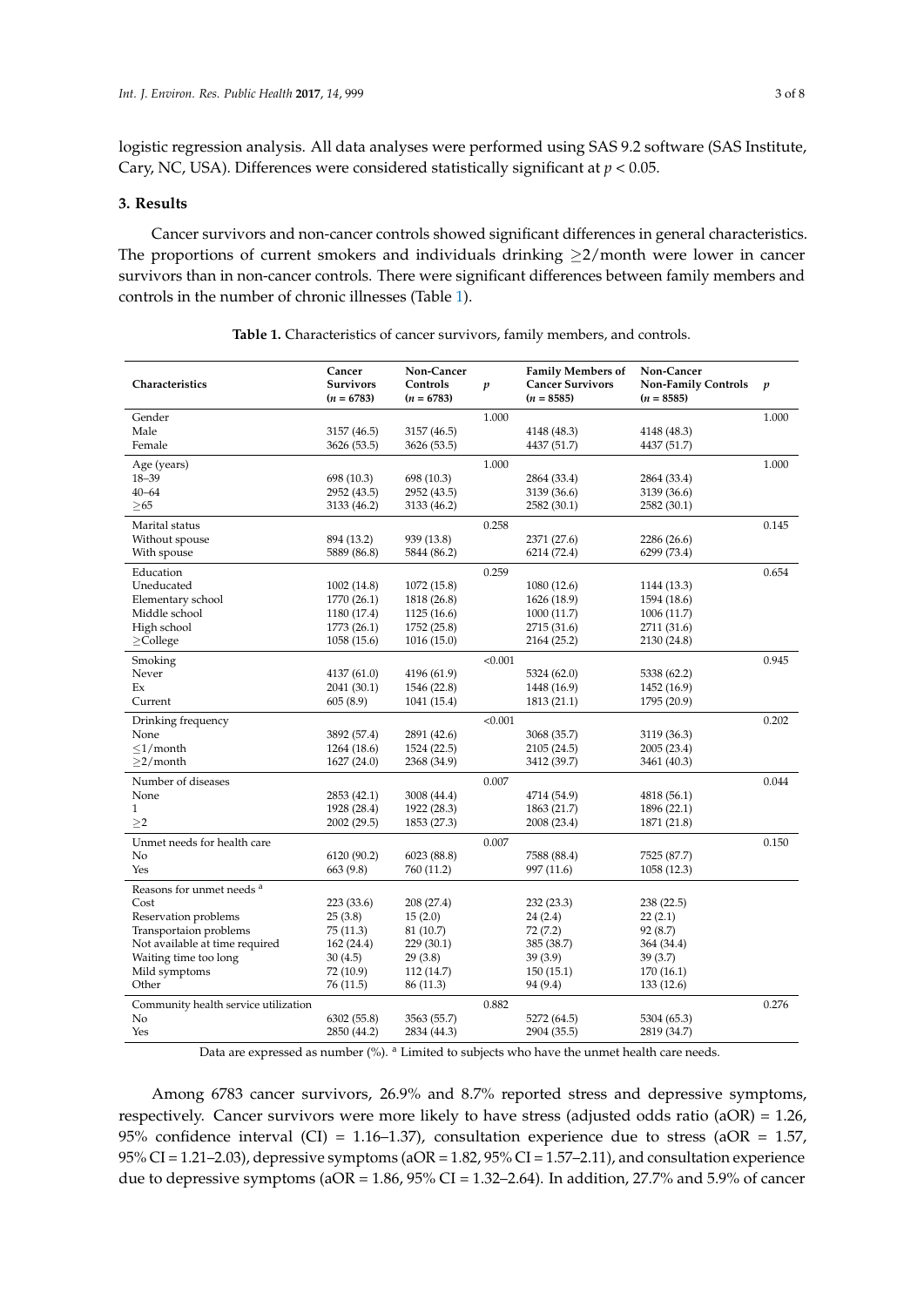survivor family members reported stress and depressive symptoms, respectively. The risks for stress  $(aOR = 1.08, 95\% CI = 1.01-1.16)$  and depressive symptoms  $(aOR = 1.31, 95\% CI = 1.14-1.51)$  were significantly higher in family members of cancer survivors than controls without cancer and without family members with cancer (Table [2\)](#page-3-0).

<span id="page-3-0"></span>

| <b>Family Members</b><br>Non-Cancer<br>Cancer<br>Characteristics<br>Controls<br>of Cancer<br>Non-Family<br>$\boldsymbol{p}$<br>$\boldsymbol{p}$<br><b>Survivors</b><br>Controls<br><b>Survivors</b><br>0.015<br><b>Stress</b><br>< 0.001 |
|------------------------------------------------------------------------------------------------------------------------------------------------------------------------------------------------------------------------------------------|
|                                                                                                                                                                                                                                          |
|                                                                                                                                                                                                                                          |
| No<br>4957 (73.1)<br>5245 (77.3)<br>6348 (73.9)<br>6206 (72.3)                                                                                                                                                                           |
| Yes<br>1826 (26.9)<br>1538 (22.7)<br>2237 (26.1)<br>2379 (27.7)                                                                                                                                                                          |
| cOR (95% CI)<br>$1.09(1.02 - 1.17)$<br>$1.26(1.16-1.36)$<br>1.00<br>1.00                                                                                                                                                                 |
| aOR (95% CI) <sup>a</sup><br>$1.08(1.01-1.16)$<br>$1.26(1.16-1.37)$<br>1.00<br>1.00                                                                                                                                                      |
| Consultation due to stress<br>< 0.001<br>0.603                                                                                                                                                                                           |
| No<br>6625 (97.7)<br>6682 (98.5)<br>8428 (98.2)<br>8437 (98.3)                                                                                                                                                                           |
| 158(2.3)<br>101(1.5)<br>157(1.8)<br>148(1.7)<br>Yes                                                                                                                                                                                      |
| cOR (95% CI)<br>$1.58(1.23 - 2.04)$<br>1.00<br>$1.06(0.85-1.33)$<br>1.00                                                                                                                                                                 |
| aOR (95% CI) <sup>a</sup><br>$1.57(1.21 - 2.03)$<br>$1.05(0.84 - 1.32)$<br>1.00<br>1.00                                                                                                                                                  |
| < 0.001<br>< 0.001<br>Depressive symptoms                                                                                                                                                                                                |
| 6471 (95.4)<br>8082 (94.1)<br>8203 (95.6)<br>No<br>6194 (91.3)                                                                                                                                                                           |
| Yes<br>589 (8.7)<br>312(4.6)<br>503(5.9)<br>382(4.5)                                                                                                                                                                                     |
| cOR (95% CI)<br>$1.98(1.72 - 2.28)$<br>1.00<br>$1.34(1.17-1.54)$<br>1.00                                                                                                                                                                 |
| aOR (95% CI) b<br>$1.82(1.57 - 2.11)$<br>1.00<br>$1.31(1.14 - 1.51)$<br>1.00                                                                                                                                                             |
| Consultation due to depressive symptoms<br>< 0.001<br>0.378                                                                                                                                                                              |
| No<br>6676 (98.4)<br>6732 (99.3)<br>8501 (99.0)<br>8512 (99.2)                                                                                                                                                                           |
| 107(1.6)<br>51(0.8)<br>Yes<br>84 (1.0)<br>73 (0.9)                                                                                                                                                                                       |
| cOR (95% CI)<br>$2.12(1.52 - 2.97)$<br>1.00<br>$1.15(0.84 - 1.58)$<br>1.00                                                                                                                                                               |
| aOR (95% CI) b<br>$1.10(0.80 - 1.52)$<br>$1.86(1.32 - 2.64)$<br>1.00<br>1.00                                                                                                                                                             |

**Table 2.** Stress and depressive symptoms in cancer survivors, family members, and controls.

Data are expressed as numbers (%). aOR, adjusted odds ratio; cOR, crude odds ratio; CI, confidence interval. <sup>a</sup> Adjusted for marital status, education, smoking, alcohol drinking, and number of chronic diseases; <sup>b</sup> Adjusted for marital status, education, smoking, alcohol drinking, number of chronic diseases, and perceived stress.

Stress was associated with gender, age, education, smoking, number of chronic disease, unmet needs for health care, and utilization of community health service in cancer survivors. Depressive symptoms were associated with gender, marital status, smoking, alcohol drinking, number of chronic diseases, and unmet needs for health care in cancer survivors. Similar associations were shown in family members of cancer survivors (Table [3\)](#page-4-0).

**Table 3.** Stress and depressive symptoms by characteristics in cancer survivors and family members.

| <b>Characteristics</b> | <b>Cancer Survivors</b> |                     |                        |                     | <b>Family Members of Cancer Survivors</b> |                     |                        |                     |
|------------------------|-------------------------|---------------------|------------------------|---------------------|-------------------------------------------|---------------------|------------------------|---------------------|
|                        | <b>Stress</b>           |                     | Depressive<br>Symptoms |                     | <b>Stress</b>                             |                     | Depressive<br>Symptoms |                     |
|                        | $\%$                    | aOR (95% CI)        | $\%$                   | aOR (95% CI)        | $\%$                                      | aOR (95% CI)        | $\%$                   | aOR (95% CI)        |
| Total                  | 26.9                    |                     | 8.7                    |                     | 27.7                                      |                     | 5.9                    |                     |
| Gender                 |                         |                     |                        |                     |                                           |                     |                        |                     |
| Male                   | 24.4                    | 1.00                | 7.2                    | 1.00                | 24.3                                      | 1.00                | 3.8                    | 1.00                |
| Female                 | 29.1                    | $1.47(1.20-1.79)$   | 10.0                   | $1.42(1.03-1.96)$   | 30.9                                      | $1.77(1.50-2.08)$   | 7.8                    | $2.56(1.81-3.61)$   |
| Age (years)            |                         |                     |                        |                     |                                           |                     |                        |                     |
| $18 - 39$              | 29.7                    | $1.65(1.29 - 2.11)$ | 8.5                    | $1.22(0.82 - 1.82)$ | 31.2                                      | $2.43(1.96 - 3.00)$ | 5.1                    | $1.33(0.88 - 1.99)$ |
| $40 - 64$              | 27.4                    | $1.28(1.11-1.48)$   | 8.4                    | $1.05(0.84 - 1.32)$ | 27.8                                      | $1.53(1.31-1.79)$   | 6.3                    | $1.27(0.96 - 1.68)$ |
| > 65                   | 25.9                    | 1.00                | 9.0                    | 1.00                | 23.9                                      | 1.00                | 6.2                    | 1.00                |
| Marital status         |                         |                     |                        |                     |                                           |                     |                        |                     |
| Without spouse         | 29.1                    | $0.94(0.79 - 1.12)$ | 13.7                   | $1.53(1.20-1.95)$   | 27.6                                      | $0.75(0.66 - 0.86)$ | 5.7                    | $1.11(0.85 - 1.44)$ |
| With spouse            | 26.6                    | 1.00                | 7.9                    | 1.00                | 27.8                                      | 1.00                | 5.9                    | 1.00                |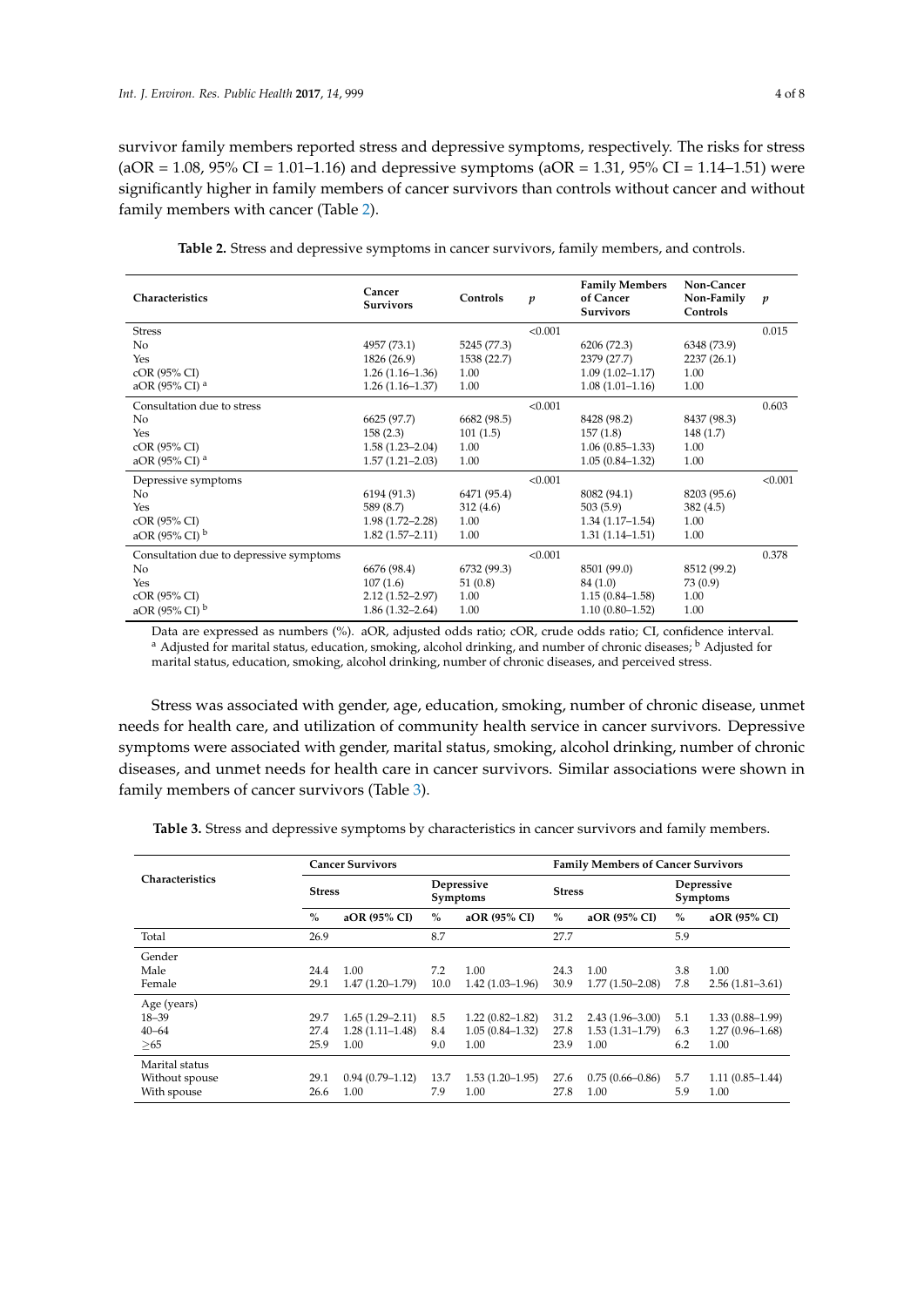|                             | <b>Cancer Survivors</b> |                     |                        |                     | <b>Family Members of Cancer Survivors</b> |                     |                        |                     |
|-----------------------------|-------------------------|---------------------|------------------------|---------------------|-------------------------------------------|---------------------|------------------------|---------------------|
| Characteristics             | <b>Stress</b>           |                     | Depressive<br>Symptoms |                     | <b>Stress</b>                             |                     | Depressive<br>Symptoms |                     |
|                             | $\%$                    | aOR (95% CI)        | $\%$                   | aOR (95% CI)        | $\%$                                      | aOR (95% CI)        | $\%$                   | aOR (95% CI)        |
| Education                   |                         |                     |                        |                     |                                           |                     |                        |                     |
| Uneducated                  | 32.2                    | $1.31(1.04 - 1.65)$ | 9.9                    | $0.87(0.59 - 1.28)$ | 29.8                                      | $1.20(0.96 - 1.50)$ | 7.9                    | $1.06(0.70-1.61)$   |
| Elementary school           | 28.4                    | $1.15(0.95 - 1.40)$ | 9.8                    | $1.17(0.85 - 1.61)$ | 28.7                                      | $1.07(0.89 - 1.29)$ | 6.8                    | $0.90(0.63 - 1.30)$ |
| Middle school               | 25.2                    | $0.92(0.74 - 1.13)$ | 9.5                    | $1.17(0.84 - 1.64)$ | 22.4                                      | $0.72(0.59 - 0.89)$ | 6.4                    | $1.03(0.71 - 1.50)$ |
| High school                 | 23.6                    | $0.81(0.67 - 0.97)$ | 7.2                    | $0.84(0.62 - 1.14)$ | 26.5                                      | $0.84(0.74 - 0.96)$ | 5.1                    | $0.86(0.65 - 1.14)$ |
| $\geq$ College              | 26.8                    | 1.00                | 7.3                    | 1.00                | 29.9                                      | 1.00                | 4.9                    | 1.00                |
| Smoking                     |                         |                     |                        |                     |                                           |                     |                        |                     |
| Never                       | 26.8                    | 1.00                | 9.1                    | 1.00                | 28.3                                      | 1.00                | 6.7                    | 1.00                |
| Ex                          | 24.7                    | $1.44(1.17-1.76)$   | 7.4                    | $1.28(0.92 - 1.78)$ | 22.2                                      | $1.25(1.02 - 1.52)$ | 4.4                    | $1.55(1.04 - 2.31)$ |
| Current                     | 34.9                    | $2.13(1.67 - 2.72)$ | 10.4                   | $1.75(1.19-2.57)$   | 30.5                                      | $1.81(1.52 - 2.16)$ | 4.7                    | $1.63(1.12 - 2.37)$ |
| Drinking frequency          |                         |                     |                        |                     |                                           |                     |                        |                     |
| None                        | 28.2                    | $1.10(0.95 - 1.27)$ | 10.3                   | $1.68(1.30 - 2.17)$ | 27.2                                      | $0.94(0.82 - 1.08)$ | 7.1                    | $1.12(0.86 - 1.46)$ |
| $\leq$ 1/month              | 24.0                    | $0.85(0.71 - 1.03)$ | 7.0                    | $1.11(0.80-1.53)$   | 28.7                                      | $0.98(0.86 - 1.13)$ | 5.5                    | $0.96(0.73 - 1.26)$ |
| $>2/m$ onth                 | 26.2                    | 1.00                | 6.0                    | 1.00                | 27.6                                      | 1.00                | 4.9                    | 1.00                |
| Number of diseases          |                         |                     |                        |                     |                                           |                     |                        |                     |
| None                        | 24.0                    | 1.00                | 7.1                    | 1.00                | 26.9                                      | 1.00                | 4.5                    | 1.00                |
| 1                           | 25.9                    | $1.16(1.01-1.34)$   | 8.1                    | $1.10(0.87 - 1.40)$ | 25.6                                      | $1.18(1.02 - 1.36)$ | 6.2                    | $1.48(1.12 - 1.96)$ |
| >2                          | 32.1                    | $1.48(1.28 - 1.72)$ | 11.5                   | $1.51(1.19-1.91)$   | 31.7                                      | $1.67(1.43 - 1.94)$ | 8.7                    | $2.13(1.60 - 2.82)$ |
| Unmet needs for health care |                         |                     |                        |                     |                                           |                     |                        |                     |
| No                          | 24.5                    | 1.00                | 7.4                    | 1.00                | 25.1                                      | 1.00                | 4.9                    | 1.00                |
| Yes                         | 49.5                    | $3.00(2.38 - 3.79)$ | 21.0                   | $3.21(2.38-4.34)$   | 47.6                                      | $2.44(2.04-2.92)$   | 13.0                   | $3.03(2.30 - 3.98)$ |
| Community health            |                         |                     |                        |                     |                                           |                     |                        |                     |
| service utilization         |                         |                     |                        |                     |                                           |                     |                        |                     |
| No                          | 27.8                    | $1.14(1.01-1.29)$   | 8.6                    | $1.05(0.86 - 1.29)$ | 28.5                                      | $1.09(0.97 - 1.23)$ | 5.7                    | $1.04(0.83 - 1.31)$ |
| Yes                         | 23.5                    | 1.00                | 7.4                    | 1.00                | 23.5                                      | 1.00                | 5.3                    | 1.00                |

<span id="page-4-0"></span>**Table 3.** Stress and depressive symptoms by characteristics in cancer survivors and family members.

aOR, adjusted odds ratio; CI, confidence interval.

## **4. Discussion**

In this study, we described the stress and depressive symptoms of cancer survivors and their family members, and compared these symptoms with controls. Among 6783 cancer survivors, 26.9% of survivors were stressed, and 8.7% of survivors had depressive symptoms. Cancer survivors were more likely to have stress and depressive symptoms compared with controls. Similar results were found in family members of survivors.

Cancer survivors have a high incidence of stress and depressive symptoms compared with controls, which are risk factors for suicide in cancer survivors [\[16\]](#page-6-12). Unfortunately, depression and psychosocial stresses associated with cancer often go unrecognized or underestimated, leaving many patients untreated. Previous studies reported that among 144 patients with gynecologic or breast cancer who were diagnosed with major depression, only 12% reported receiving antidepressants, and only 5% reported seeing a counselor or participating in a cancer support group [\[17\]](#page-6-13). Compared with healthy people and those with benign diseases, cancer patients report significantly depressed mood that persists up to four months after diagnosis and during anticipation of treatment [\[18\]](#page-6-14). These results suggest that careful monitoring of psychotic aspects of cancer patients is as important as their cancer management.

Family members of cancer survivors were more likely to have stress and depressive symptoms than controls. In this study, the prevalence of depressive symptoms among family members of cancer survivors was 5.9%, which was lower than that among caregivers of stroke survivors (40.2%) [\[19\]](#page-6-15) and Alzheimer disease (34.0%) [\[20\]](#page-6-16). There are several possible explanations for these results. First, stroke survivors and patients with dementia are more likely to exhibit cognitive impairments and behavioral problems. As a result, their caregivers are more likely to develop depression. Second, the mortality rate of cancer patients may be higher than that of stroke survivors and dementia. The duration and burden of caregiving for cancer patients may be shorter and less than those of looking after stroke survivors and patients with dementia. Diagnosis of cancer is a stressful event for family members as well as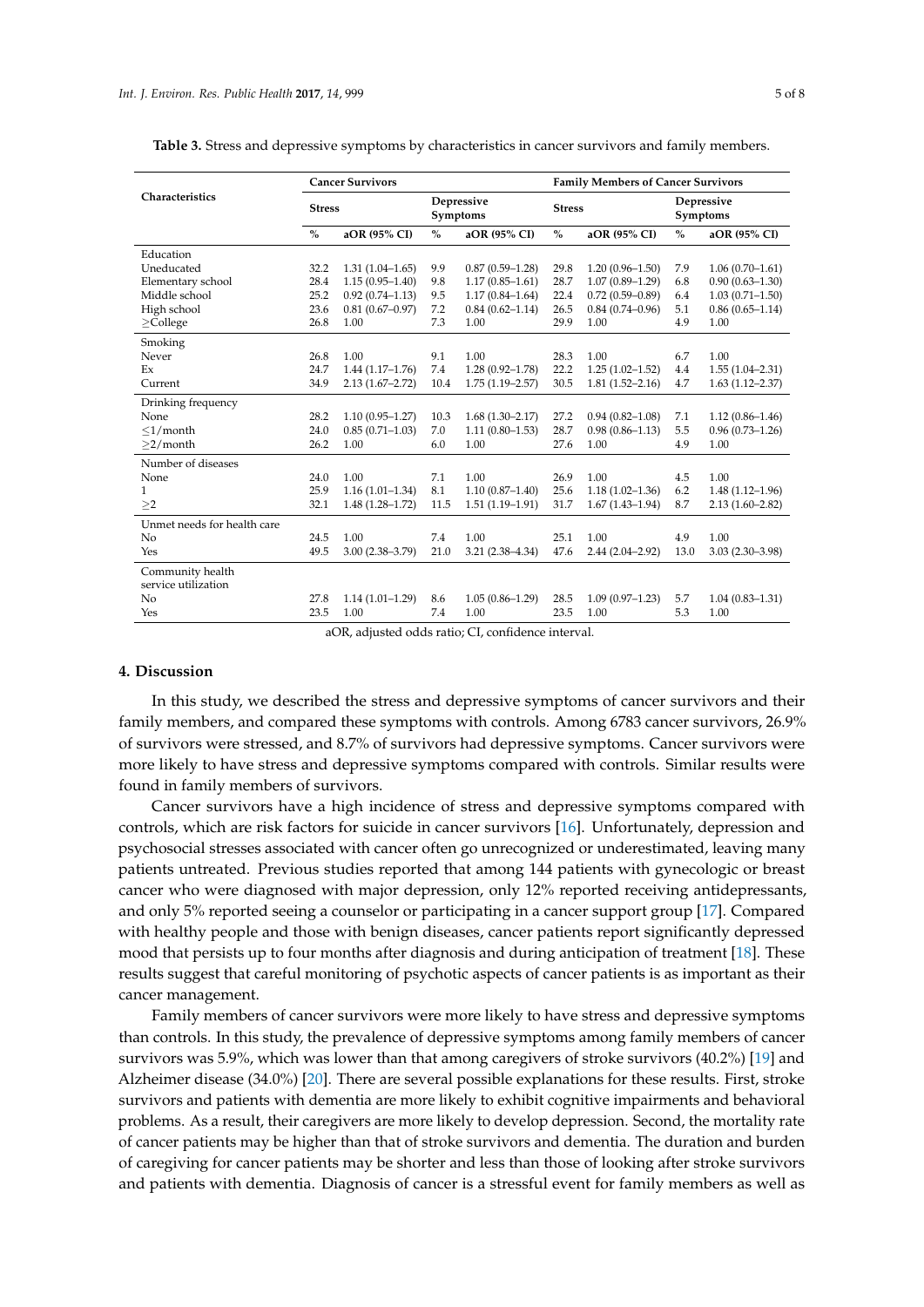cancer patients [\[21\]](#page-6-17). In previous studies, the prevalence of stress and depression among family member of cancer patients was high [\[22\]](#page-7-0), and the perceived burden is the best predictor of depression [\[23\]](#page-7-1). Recognition of cancer diagnosis, caring for patients, medical expenses, and the threat of death can lead to psychological problems in family members [\[24\]](#page-7-2). These psychological effects of cancer can be a threat to the physical health of family members, thus efforts to reduce the psychological effects of cancer should focus not only on the patient but also on the family members. Smartphone applications can be applied to improve after-care of cancer survivors [\[25\]](#page-7-3) and provides psychoeducation to caregivers [\[26\]](#page-7-4) based on previous applications on stroke survivors and dementia.

Women cancer survivors and family members were more likely to report stress and depressive symptoms. This was consistent with previous study in Korea which showed that women cancer survivors were more likely to experience depression than men [\[27\]](#page-7-5). Higher psychological problems were reported among women cancer patients. They had a tendency to be more depressed and anxious than men with cancer [\[28\]](#page-7-6) and were more likely to express their feelings and report more symptoms than men [\[29\]](#page-7-7).

Although the unmet needs for health care in cancer survivors and family member were not higher than those of controls, they were significantly associated with stress and depressive symptoms in this study. Previous studies revealed that unmet needs were associated with low quality of life in cancer patients [\[30\]](#page-7-8) and were positively associated with depression among caregivers of cancer patients [\[31\]](#page-7-9). These results suggested that monitoring and offering support for adequate health care needs of cancer survivors and family member are important for reducing stress and depressive symptoms.

There are several limitations to using KCHS data to examine stress and depressive symptoms in cancer survivors and their family members. First, because of the cross-sectional nature of this data, we were unable to examine stress and depressive symptoms before cancer diagnosis. Stress and depression have been considered as risk factors for cancer development [\[32\]](#page-7-10). Second, the KCHS does not include information about cancer type or current cancer status. Thus, we were unable to determine the proportion of cancer survivors who were actively dealing with treatment or recurrent/advanced disease versus those living disease- and/or symptom-free. Third, cancer survivors who lived in nursing homes, long-term care facilities, or hospitals were not included in the survey, so the results of this study might not accurately reflect the status of all cancer patients in Korea. Fourth, reliability and validity for the single-item surveys on stress and depressive symptoms were not investigated. However, the single-item measure of stress or depression was suggested to be a valid measure for group level data or screening for psychological status [\[33,](#page-7-11)[34\]](#page-7-12). Finally, in this cross-sectional study, there was potential for selection bias because of selective survival, as individuals who had been diagnosed with cancer and subsequently died before the survey would not have had the opportunity to participate in the study.

#### **5. Conclusions**

This study provides population-based measures of stress and depressive symptoms among cancer survivors and their family members in Korea. Cancer survivors were more likely to have stress and depressive symptoms than individuals without a cancer history. Also, family members of cancer survivors reported more stress and depressive symptoms compared with controls. Screening or strategies to control or reduce psychological issues associated with cancer should be considered both for cancer survivors and their family members.

**Acknowledgments:** This work is supported by the National Research Foundation of Korea (NRF), funded by the Ministry of Science and ICT (NRF-2015R1A5A2009070).

**Conflicts of Interest:** The author declares no conflict of interest.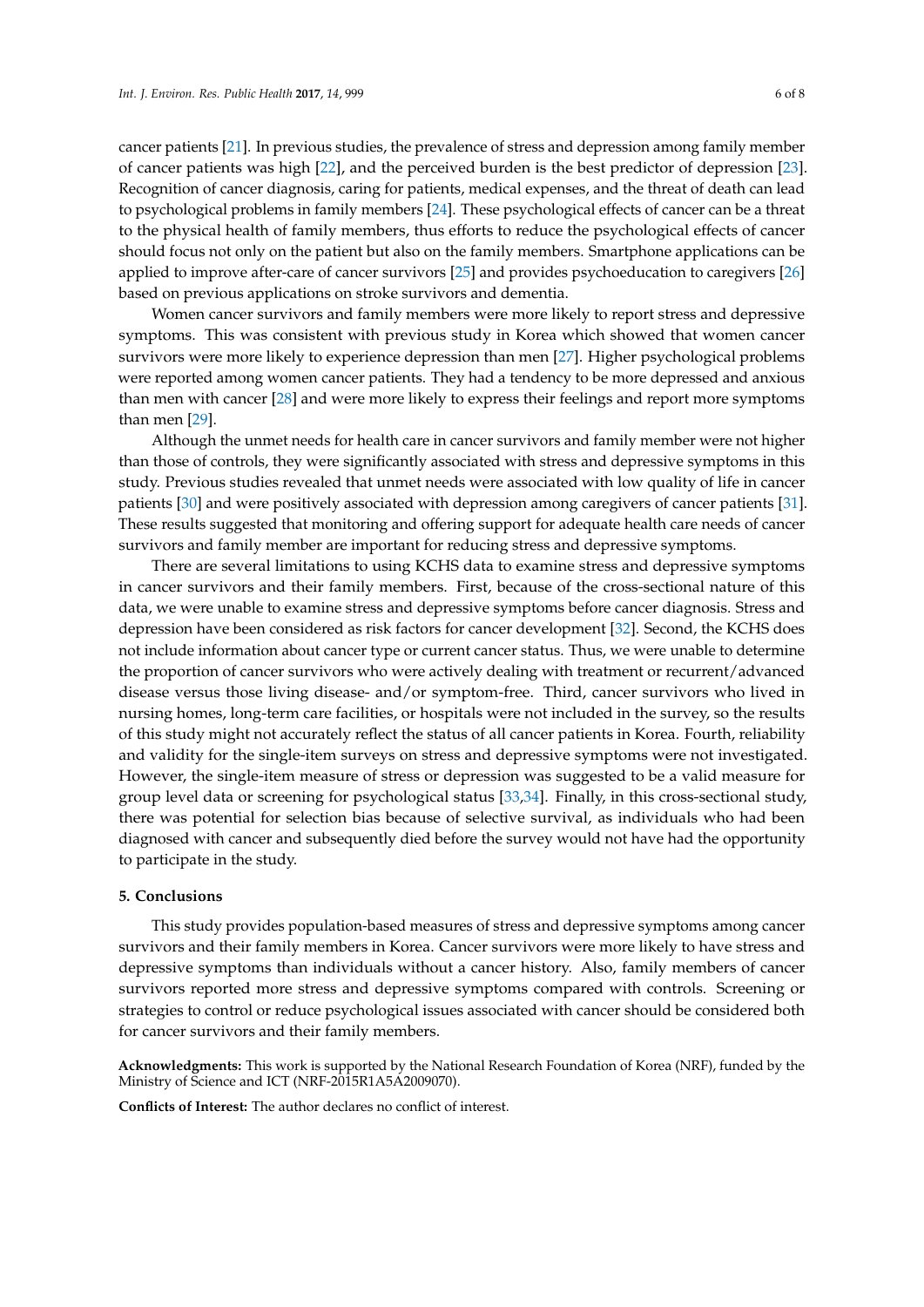## **References**

- <span id="page-6-0"></span>1. Torre, L.A.; Bray, F.; Siegel, R.L.; Ferlay, J.; Lortet-Tieulent, J.; Jemal, A. Global cancer statistics, 2012. *CA Cancer J. Clin.* **2015**, *65*, 87–108. [\[CrossRef\]](http://dx.doi.org/10.3322/caac.21262) [\[PubMed\]](http://www.ncbi.nlm.nih.gov/pubmed/25651787)
- <span id="page-6-1"></span>2. Jung, K.W.; Won, Y.J.; Oh, C.M.; Kong, H.J.; Lee, D.H.; Lee, K.H. Cancer Statistics in Korea: Incidence, Mortality, Survival, and Prevalence in 2014. *Cancer Res. Treat.* **2017**, *49*, 292–305. [\[CrossRef\]](http://dx.doi.org/10.4143/crt.2017.118) [\[PubMed\]](http://www.ncbi.nlm.nih.gov/pubmed/28279062)
- <span id="page-6-2"></span>3. Druss, B.; Pincus, H. Suicidal ideation and suicide attempts in general medical illnesses. *Arch. Intern. Med.* **2000**, *160*, 1522–1526. [\[CrossRef\]](http://dx.doi.org/10.1001/archinte.160.10.1522) [\[PubMed\]](http://www.ncbi.nlm.nih.gov/pubmed/10826468)
- <span id="page-6-8"></span>4. Zhang, J.; Mckeown, R.E.; Hussey, J.R.; Thompson, S.J.; Woods, J.R. Gender differences in risk factors for attempted suicide among young adults: Findings from the third national health and nutrition examination survey. *Ann. Epidemiol.* **2005**, *15*, 167–174. [\[CrossRef\]](http://dx.doi.org/10.1016/j.annepidem.2004.07.095) [\[PubMed\]](http://www.ncbi.nlm.nih.gov/pubmed/15652723)
- 5. Ahn, E.; Shin, D.W.; Cho, S.I.; Park, S.; Won, Y.J.; Yun, Y.H. Suicide rates and risk factors among Korean cancer patients, 1993–2005. *Cancer Epidemiol. Biomark. Prev.* **2010**, *19*, 2097–2105. [\[CrossRef\]](http://dx.doi.org/10.1158/1055-9965.EPI-10-0261) [\[PubMed\]](http://www.ncbi.nlm.nih.gov/pubmed/20696665)
- 6. Mahdi, H.; Swensen, R.E.; Munkarah, A.R.; Chiang, S.; Luhrs, K.; Lockhart, D.; Kumar, S. Suicide in women with gynecologic cancer. *Gynecol. Oncol.* **2011**, *122*, 344–349. [\[CrossRef\]](http://dx.doi.org/10.1016/j.ygyno.2011.04.015) [\[PubMed\]](http://www.ncbi.nlm.nih.gov/pubmed/21561646)
- <span id="page-6-3"></span>7. Recklitis, C.J.; Diller, L.R.; Li, X.; Najita, J.; Robison, L.L.; Zeltzer, L. Suicide ideation in adult survivors of childhood cancer: A report from the Childhood Cancer Survivor Study. *J. Clin. Oncol.* **2010**, *28*, 655–661. [\[CrossRef\]](http://dx.doi.org/10.1200/JCO.2009.22.8635) [\[PubMed\]](http://www.ncbi.nlm.nih.gov/pubmed/19841325)
- <span id="page-6-4"></span>8. Pasquini, M.; Biondi, M. Depression in cancer patients: A critical review. *Clin. Pract. Epidemiol. Ment. Health* **2007**, *3*, 2. [\[CrossRef\]](http://dx.doi.org/10.1186/1745-0179-3-2) [\[PubMed\]](http://www.ncbi.nlm.nih.gov/pubmed/17288583)
- <span id="page-6-5"></span>9. Nikbakhsh, N.; Moudi, S.; Abbasian, S.; Khafri, S. Prevalence of depression and anxiety among cancer patients. *Casp. J. Intern. Med.* **2014**, *5*, 167–170.
- <span id="page-6-6"></span>10. Rasic, D.T.; Belik, S.L.; Bolton, J.M.; Chochinov, H.M.; Sareen, J. Cancer, mental disorders, suicidal ideation and attempts in a large community sample. *Psychooncology* **2008**, *17*, 660–667. [\[CrossRef\]](http://dx.doi.org/10.1002/pon.1292) [\[PubMed\]](http://www.ncbi.nlm.nih.gov/pubmed/18050260)
- 11. Goodwin, R.D.; Kroenke, K.; Hoven, C.W.; Spitzer, R.L. Major depression, physical illness, and suicidal ideation in primary care. *Psychosom. Med.* **2003**, *65*, 501–505. [\[CrossRef\]](http://dx.doi.org/10.1097/01.PSY.0000041544.14277.EC) [\[PubMed\]](http://www.ncbi.nlm.nih.gov/pubmed/12883095)
- <span id="page-6-7"></span>12. Clarke, D.E.; Goodwin, R.D.; Messias, E.L.M.; Eaton, W.W. Asthma and suicidal ideation with and without suicide attempts among adults in the United States: What is the role of cigarette smoking and mental disorders? *Ann. Allergy Asthma Immunol.* **2008**, *100*, 439–446. [\[CrossRef\]](http://dx.doi.org/10.1016/S1081-1206(10)60468-1)
- <span id="page-6-9"></span>13. Lim, S.M.; Kim, H.C.; Lee, S. Psychosocial impact of cancer patients on their family members. *Cancer Res. Treat.* **2013**, *45*, 226–233. [\[CrossRef\]](http://dx.doi.org/10.4143/crt.2013.45.3.226) [\[PubMed\]](http://www.ncbi.nlm.nih.gov/pubmed/24155682)
- <span id="page-6-10"></span>14. Park, B.; Kim, S.Y.; Shin, J.Y.; Sanson-Fisher, R.W.; Shin, D.W.; Cho, J.; Park, J.H. Suicidal ideation and suicide attempts in anxious or depressed family caregivers of patients with cancer: A nationwide survey in Korea. *PLoS ONE* **2013**, *8*, e60230. [\[CrossRef\]](http://dx.doi.org/10.1371/journal.pone.0060230) [\[PubMed\]](http://www.ncbi.nlm.nih.gov/pubmed/23565204)
- <span id="page-6-11"></span>15. Kang, Y.W.; Ko, Y.S.; Kim, Y.J.; Sung, K.M.; Kim, H.J.; Choi, H.Y.; Sung, C.; Jeong, E. Korea Community Health Survey Data Profiles. *Osong Public Health Res. Perspect.* **2015**, *6*, 211–217. [\[CrossRef\]](http://dx.doi.org/10.1016/j.phrp.2015.05.003) [\[PubMed\]](http://www.ncbi.nlm.nih.gov/pubmed/26430619)
- <span id="page-6-12"></span>16. Smith, H.R. Depression in cancer patients: Pathogenesis, implications and treatment (Review). *Oncol. Lett.* **2015**, *9*, 1509–1514. [\[CrossRef\]](http://dx.doi.org/10.3892/ol.2015.2944) [\[PubMed\]](http://www.ncbi.nlm.nih.gov/pubmed/25788991)
- <span id="page-6-13"></span>17. Ell, K.; Sanchez, K.; Vourlekis, B.; Lee, P.J.; Dwight-Johnson, M.; Lagomasino, I.; Muderspach, L.; Russell, C. Depression, correlates of depression, and receipt of depression care among low-income women with breast or gynecologic cancer. *J. Clin. Oncol.* **2005**, *23*, 3052–3060. [\[CrossRef\]](http://dx.doi.org/10.1200/JCO.2005.08.041) [\[PubMed\]](http://www.ncbi.nlm.nih.gov/pubmed/15860863)
- <span id="page-6-14"></span>18. Andersen, B.L.; Anderson, B.; DeProsse, C. Controlled prospective longitudinal study of women with cancer: II. Psychological outcomes. *J. Consult. Clin Psychol.* **1989**, *57*, 692–697. [\[CrossRef\]](http://dx.doi.org/10.1037/0022-006X.57.6.692) [\[PubMed\]](http://www.ncbi.nlm.nih.gov/pubmed/2600239)
- <span id="page-6-15"></span>19. Loh, A.Z.; Tan, J.S.; Zhang, M.W.; Ho, R.C. The Global Prevalence of Anxiety and Depressive Symptoms among Caregivers of Stroke Survivors. *J. Am. Med. Dir. Assoc.* **2017**, *18*, 111–116. [\[CrossRef\]](http://dx.doi.org/10.1016/j.jamda.2016.08.014) [\[PubMed\]](http://www.ncbi.nlm.nih.gov/pubmed/27742585)
- <span id="page-6-16"></span>20. Sallim, A.B.; Sayampanathan, A.A.; Cuttilan, A.; Chun-Man Ho, R. Prevalence of Mental Health Disorders among Caregivers of Patients with Alzheimer Disease. *J. Am. Med. Dir. Assoc.* **2015**, *16*, 1034–1041. [\[CrossRef\]](http://dx.doi.org/10.1016/j.jamda.2015.09.007) [\[PubMed\]](http://www.ncbi.nlm.nih.gov/pubmed/26593303)
- <span id="page-6-17"></span>21. Edwards, B.; Clarke, V. The psychological impact of a cancer diagnosis on families: The influence of family functioning and patients' illness characteristics on depression and anxiety. *Psychooncology* **2004**, *13*, 562–576. [\[CrossRef\]](http://dx.doi.org/10.1002/pon.773) [\[PubMed\]](http://www.ncbi.nlm.nih.gov/pubmed/15295777)